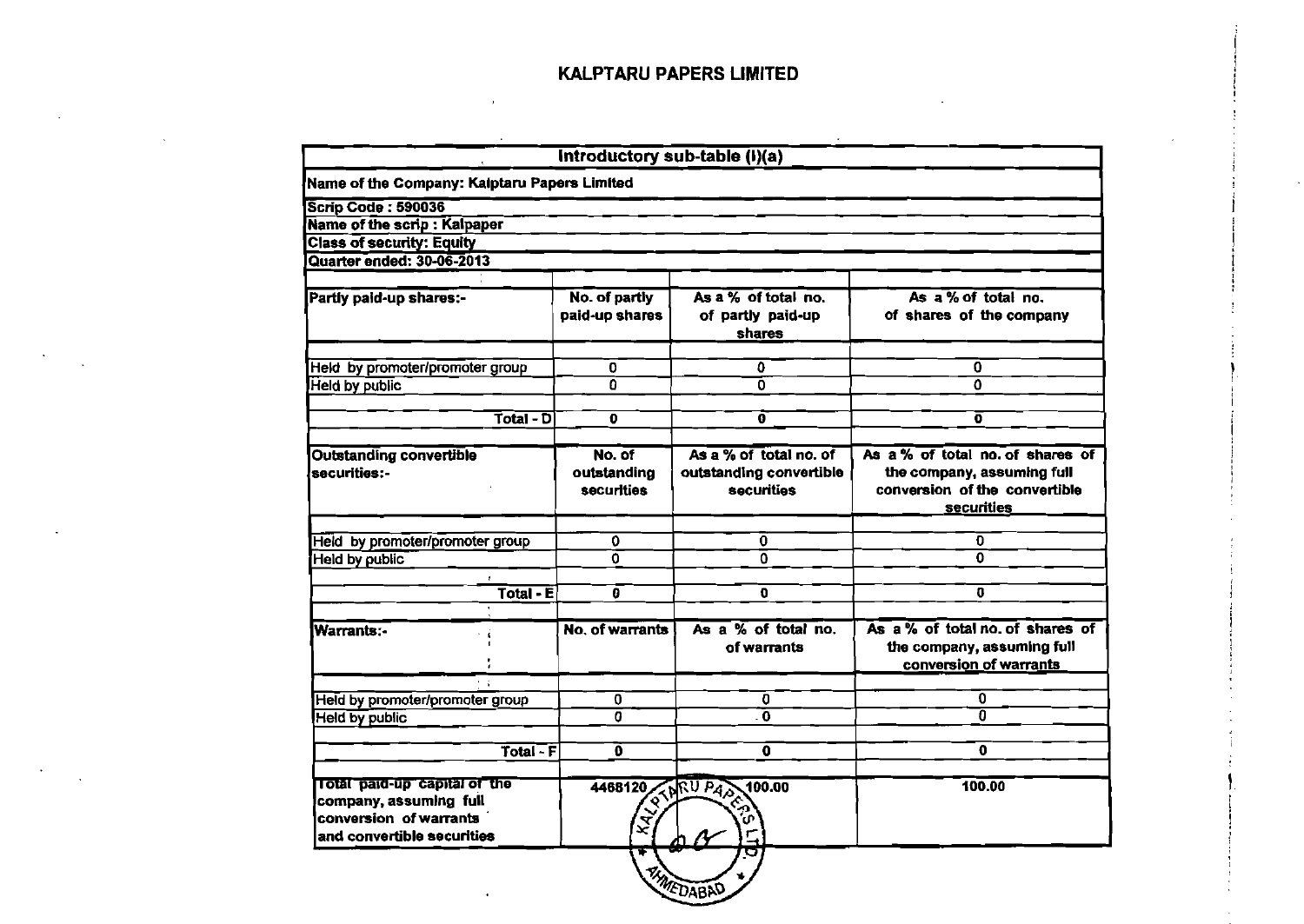$\mathbf{A}^{\prime}$ 

|                  | <b>Statement Showing Shareholding Pattern</b>                                      |                                                                                                                                                                                                        |                              |                           |                                   |                                                  |                            |                            |  |
|------------------|------------------------------------------------------------------------------------|--------------------------------------------------------------------------------------------------------------------------------------------------------------------------------------------------------|------------------------------|---------------------------|-----------------------------------|--------------------------------------------------|----------------------------|----------------------------|--|
|                  |                                                                                    |                                                                                                                                                                                                        |                              | Table $(I)(a)$            |                                   |                                                  |                            |                            |  |
| Category<br>code | Category of<br>Shareholder                                                         | Number of<br><b>Total</b><br>Number of<br>Total shareholding as a<br>percentage of total<br><b>Shareholders</b><br>number<br>shares held in<br>number of shares<br>of shares<br>dematerialized<br>form |                              |                           |                                   | <b>Shares Pledged or otherwise</b><br>encumbered |                            |                            |  |
|                  |                                                                                    |                                                                                                                                                                                                        |                              |                           | As a<br>percentage<br>$of(A+B)^1$ | As a<br>percentage<br>of $(A+B+C)$               | Number of<br>shares        | As a percentage            |  |
| (1)              | $\overline{(\text{II})}$                                                           | (III)                                                                                                                                                                                                  | $\overline{(\overline{IV})}$ | $\overline{(\mathsf{V})}$ | $\overline{\text{}}$ (VI)         | $\overline{\text{VII}}$                          | $\overline{\text{(VIII)}}$ | $(IX)$ = $(VIII)/(IV)*100$ |  |
| (A)              | <b>Shareholding of Promoter</b><br>and Promoter Group <sup>2</sup>                 |                                                                                                                                                                                                        |                              |                           |                                   |                                                  |                            |                            |  |
| $\mathbf{I}$     | Indian                                                                             |                                                                                                                                                                                                        |                              |                           |                                   |                                                  |                            |                            |  |
| (a)              | Individuals/Hindu Undivided Family                                                 | 11                                                                                                                                                                                                     | 1358336                      | 1358336                   | 30.40                             | 30.40                                            | $\bf{0}$                   | 0.00                       |  |
| (b)              | Central Government/ State<br>Government(s)                                         |                                                                                                                                                                                                        |                              | U                         | 0.00                              | 0.00                                             | $\mathbf{0}$               | 0.00                       |  |
| (c)              | <b>Bodies Corporate</b>                                                            | $\overline{2}$                                                                                                                                                                                         | 1297350                      | 1297350                   | 29.04                             | 29.04                                            | $\mathbf 0$                | 0.00                       |  |
| (d)              | <b>Financial Institutions/ Banks</b>                                               | $\bf{0}$                                                                                                                                                                                               | $\bf{0}$                     | 0                         | 0.00                              | 0.00                                             | $\bf{0}$                   | 0.00                       |  |
| (e)              | Any Others(Specify)                                                                | $\mathbf{0}$                                                                                                                                                                                           | $\bf{0}$                     | $\Omega$                  | 0.00                              | 0.00                                             | $\mathbf 0$                | 0.00                       |  |
|                  | Sub Total(A)(1)                                                                    | 13                                                                                                                                                                                                     | 2655686                      | 2655686                   | 59.44                             | 59.44                                            | $\mathbf{0}$               | 0.00                       |  |
| $\mathbf{2}$     | Foreign                                                                            |                                                                                                                                                                                                        |                              |                           |                                   |                                                  |                            |                            |  |
| $\mathbf{a}$     | Individuals (Non-Residents Individuals/<br>Foreign Individuals)                    | $\bf{0}$                                                                                                                                                                                               | $\bf{0}$                     | $\mathbf{0}$              | 0.00                              | 0.00                                             | $\bf{0}$                   | 0.00                       |  |
| $\mathbf b$      | <b>Bodies Corporate</b>                                                            | $\bf{0}$                                                                                                                                                                                               | $\bf{0}$                     | 0                         | 0.00                              | 0.00                                             | $\bf{0}$                   | 0.00                       |  |
| c                | Institutions                                                                       | $\bf{0}$                                                                                                                                                                                               | $\bf{0}$                     | $\bf{0}$                  | 0.00                              | 0.00                                             | $\bf{0}$                   | 0.00                       |  |
| $\mathbf d$      | Any Others(Specify)                                                                | $\overline{0}$                                                                                                                                                                                         | $\bf{0}$                     | $\bf{0}$                  | 0.00                              | 0.00                                             | $\bf{0}$                   | 0.00                       |  |
|                  |                                                                                    |                                                                                                                                                                                                        | $\bf{0}$                     | $\bf{0}$                  | 0.00                              | 0.00                                             | $\bf{0}$                   | 0.00                       |  |
|                  | Sub Total(A)(2)                                                                    | $\bf{0}$                                                                                                                                                                                               |                              | $\mathbf 0$<br>$\bf{0}$   | 0.00                              | 0.00                                             | $\mathbf 0$                | 0.00                       |  |
|                  | <b>Total Shareholding of Promoter</b><br>and Promoter Group<br>$(A)=(A)(1)+(A)(2)$ | 13                                                                                                                                                                                                     | 2655686                      | 2655686<br>RUPAPE<br>Ĵ۴   | 59.44                             | 59.44                                            | $\mathbf 0$                | 0.00                       |  |
|                  |                                                                                    |                                                                                                                                                                                                        |                              | ΕĊ<br>$\mathcal{G}$       |                                   |                                                  |                            |                            |  |

⁄/EƊAይ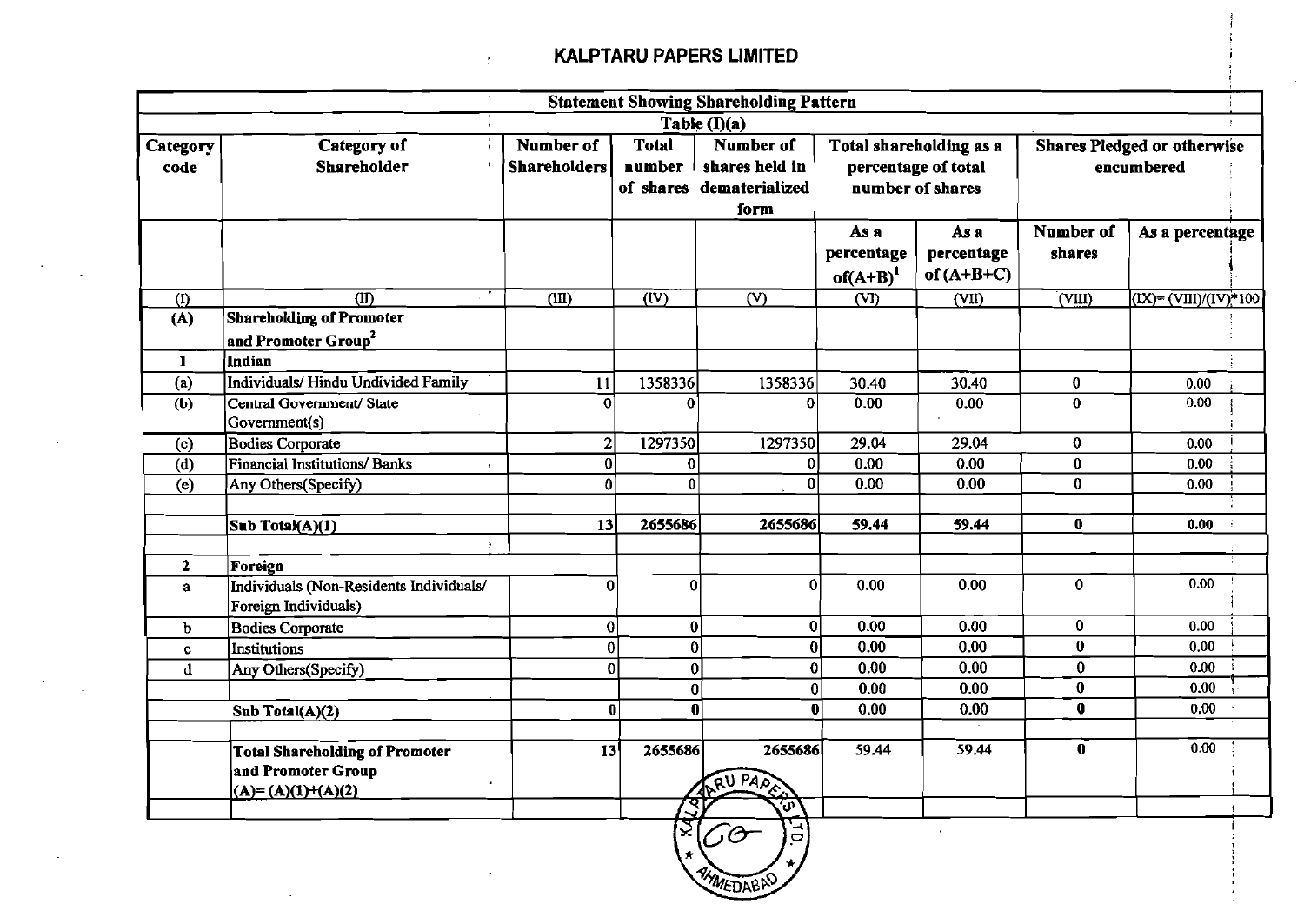|                  | <b>Statement Showing Shareholding Pattern</b>                                         |                                  |                                     |                                                       |                                                                    |                                    |                                                  |                          |  |
|------------------|---------------------------------------------------------------------------------------|----------------------------------|-------------------------------------|-------------------------------------------------------|--------------------------------------------------------------------|------------------------------------|--------------------------------------------------|--------------------------|--|
|                  |                                                                                       |                                  |                                     | Table $(\overline{I})(a)$                             |                                                                    |                                    |                                                  |                          |  |
| Category<br>code | <b>Category of</b><br>Shareholder                                                     | Number of<br><b>Shareholders</b> | <b>Total</b><br>number<br>of shares | Number of<br>shares held in<br>dematerialized<br>form | Total shareholding as a<br>percentage of total<br>number of shares |                                    | <b>Shares Pledged or otherwise</b><br>encumbered |                          |  |
|                  |                                                                                       |                                  |                                     |                                                       | As a<br>percentage<br>$of(A+B)^1$                                  | As a<br>percentage<br>of $(A+B+C)$ | Number of<br>shares                              | As a percentage          |  |
| (1)              | $\overline{(\text{II})}$                                                              | (III)                            | $\overline{(\text{IV})}$            | $\overline{N}$                                        | $\overline{\text{(VI)}}$                                           | (VII)                              | (VIII)                                           | $(IX) = (VIII)/(IV)*100$ |  |
| (B)              | Public shareholding                                                                   |                                  |                                     |                                                       |                                                                    |                                    | N.A.                                             | N.A.                     |  |
| $\mathbf{1}$     | Institutions                                                                          |                                  |                                     |                                                       |                                                                    |                                    |                                                  |                          |  |
| (a)              | Mutual Funds/UTI                                                                      | 0                                | $\bf{0}$                            | $\boldsymbol{0}$                                      | 0.00                                                               | 0.00                               |                                                  |                          |  |
| (b)              | Financial Institutions Banks                                                          | 0                                | 0                                   | 0                                                     | 0.00                                                               | 0.00                               |                                                  |                          |  |
| (c)              | Central Government/ State Government(s)                                               | $\Omega$                         | $\Omega$                            | $\Omega$                                              | 0.00                                                               | 0.00                               |                                                  |                          |  |
| (d)              | Venture Capital Funds                                                                 | $\bf{0}$                         | $\boldsymbol{0}$                    | 0                                                     | 0.00                                                               | 0.00                               |                                                  |                          |  |
| (e)              | <b>Insurance Companies</b>                                                            | $\overline{0}$                   | $\bf{0}$                            | $\bf{0}$                                              | 0.00                                                               | 0.00                               |                                                  |                          |  |
| (1)              | Foreign Institutional Investors                                                       | $\mathbf 0$                      | $\bf{0}$                            | $\pmb{0}$                                             | 0.00                                                               | 0.00                               |                                                  |                          |  |
| (g)              | Foreign Venture Capital Investors                                                     | $\bf{0}$                         | $\bf{0}$                            | $\bf{0}$                                              | 0.00                                                               | 0.00                               |                                                  |                          |  |
| (h)              | Any Other (specify)                                                                   | $\mathbf{0}$                     | $\bf{0}$                            | $\mathbf 0$                                           | 0.00                                                               | 0.00                               |                                                  |                          |  |
|                  |                                                                                       |                                  |                                     |                                                       |                                                                    |                                    |                                                  |                          |  |
|                  | Sub-Total (B)(1)                                                                      | $\bf{0}$                         | $\bf{0}$                            | $\bf{0}$                                              | 0.00                                                               | 0.00                               |                                                  |                          |  |
| B <sub>2</sub>   | Non-institutions                                                                      |                                  |                                     |                                                       |                                                                    |                                    |                                                  |                          |  |
| (a)              | <b>Bodies Corporate</b>                                                               | 61                               | 159793                              | 158893                                                | 3.58                                                               | 3.58                               | N.A.                                             | N.A.                     |  |
| (b)              | Individuals                                                                           |                                  |                                     |                                                       |                                                                    |                                    |                                                  |                          |  |
| -1               | i. Individual shareholders holding nominal<br>share capital upto Rs.1 lakh            | 2047                             | 972960                              | 840960                                                | 21.78                                                              | 21.78                              |                                                  |                          |  |
| $\mathbf{I}$     | ii. Individual shareholders holding nominal<br>share capital in excess of Rs. 1 lakh. | 25                               | 633370                              | 619070                                                | 14.18                                                              | 14.18                              |                                                  |                          |  |
| (c)              | Any Other (specify)                                                                   |                                  |                                     |                                                       | 0.00                                                               | 0.00                               |                                                  |                          |  |
| $(c-i)$          | <b>Clearing Member</b>                                                                | 7                                | 6006                                | 6006                                                  | 0.13                                                               | 0.13                               |                                                  |                          |  |
| $(c-ii)$         | Non-Resident Indian                                                                   |                                  | $\mathbf Q$<br>40305                | 40305                                                 | 0.90                                                               | 0.90                               | TARU PAS                                         |                          |  |
|                  | t A                                                                                   |                                  |                                     |                                                       |                                                                    |                                    | Ş                                                | 协                        |  |
|                  | Sub-Total (B)(2)                                                                      | 2149                             | 1812434                             | 1665234                                               | 40.56                                                              | 40.56                              |                                                  |                          |  |

 $\Delta \tau$ 

**i**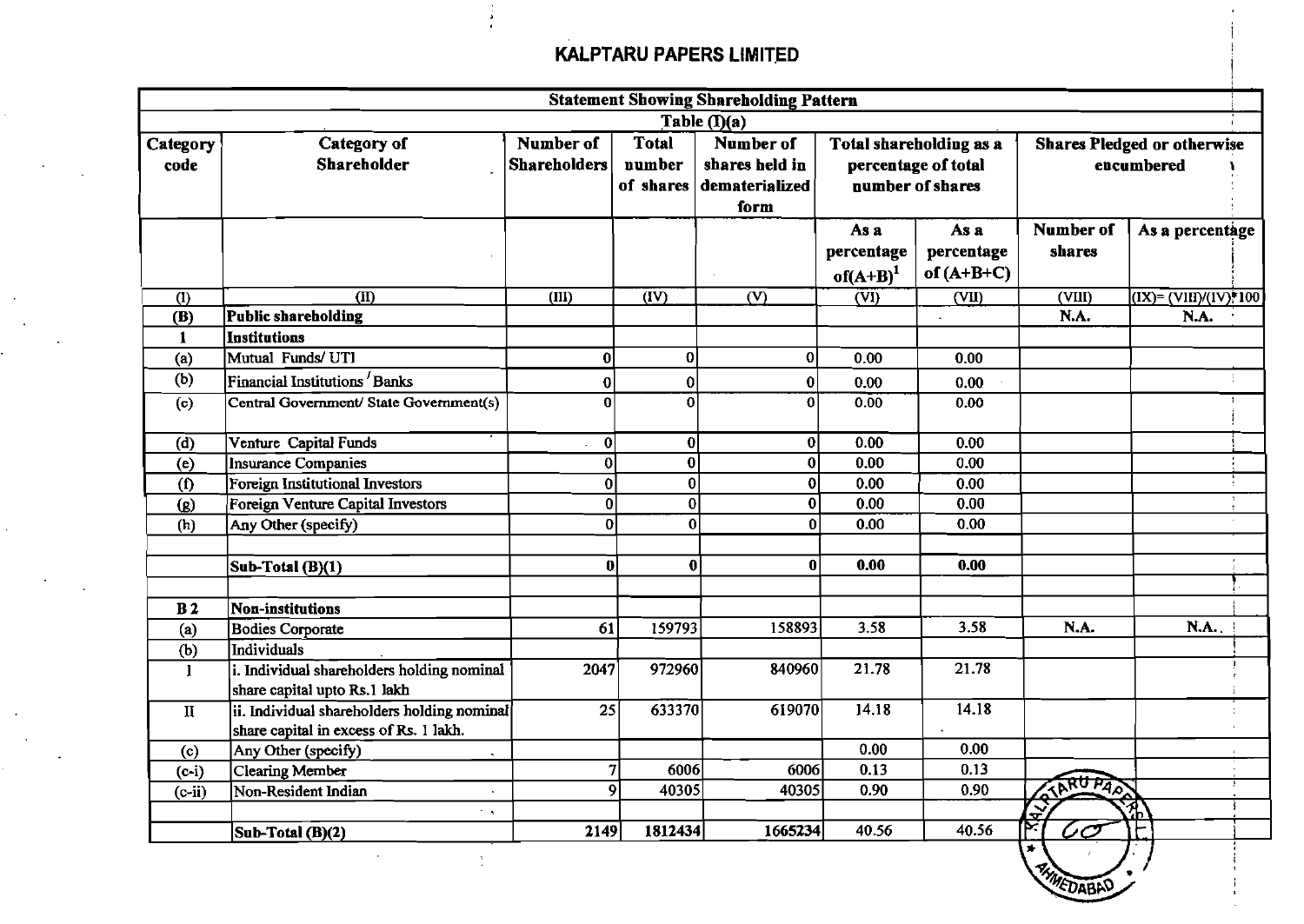|                  |                                                                                        |                                                         |                | <b>Statement Showing Shareholding Pattern</b>                         |                                 |                                                                    |                     |                                                  |
|------------------|----------------------------------------------------------------------------------------|---------------------------------------------------------|----------------|-----------------------------------------------------------------------|---------------------------------|--------------------------------------------------------------------|---------------------|--------------------------------------------------|
|                  |                                                                                        |                                                         |                | Table (I)(a)                                                          |                                 |                                                                    |                     |                                                  |
| Category<br>code | Category of<br>Shareholder                                                             | Number of<br><b>Shareholders</b><br>number<br>of shares |                | <b>Total</b><br>Number of<br>shares held in<br>dematerialized<br>form |                                 | Total shareholding as a<br>percentage of total<br>number of shares |                     | <b>Shares Pledged or otherwise</b><br>encumbered |
|                  |                                                                                        |                                                         |                |                                                                       | As a<br>percentage<br>$of(A+B)$ | As a<br>percentage<br>of $(A+B+C)$                                 | Number of<br>shares | As a percentage                                  |
| (1)              | $\overline{\text{(II)}}$                                                               | (III)                                                   | (IV)           | (V)                                                                   | (VI)                            | (VII)                                                              | (VIII)              | $(IX) = (VIII)/(IV)$ : 100                       |
| (B)              | <b>Total Public Shareholding</b><br>$(B)=(B)(1)+(B)(2)$                                | 2149                                                    | 1812434        | 1665234                                                               | 40.56                           | 40.56                                                              |                     |                                                  |
|                  | TOTAL (A)+(B)                                                                          | 2162                                                    | 4468120        | 4320920                                                               | 100.00                          | 100.00                                                             |                     |                                                  |
| $\mathbf{C}$     | Shares held by Custodians and against<br>which Depository Receipts have been<br>issued |                                                         |                |                                                                       |                                 |                                                                    |                     |                                                  |
|                  | Promoter and Promoter Group                                                            | ΩI                                                      | 0              | 0                                                                     | $\bf{0}$                        | 0.00                                                               | $\mathbf{0}$        | 0.00                                             |
| $\overline{2}$   | Public                                                                                 |                                                         | $\overline{0}$ | ΩI                                                                    | 0                               | 0.00                                                               | $\bf{0}$            | $\bf{0}$                                         |
|                  | Sub-Total (C)<br>$\blacksquare$                                                        |                                                         | 0              | $\mathbf{0}$                                                          | 0                               | 0.00                                                               | $\mathbf 0$         | $\bf{0}$                                         |
|                  | GRAND TOTAL (A)+(B)+(C)                                                                | 2162                                                    | 4468120        | 4320920                                                               | 100.00                          | 100.00                                                             | $\bf{0}$            | 0.00                                             |

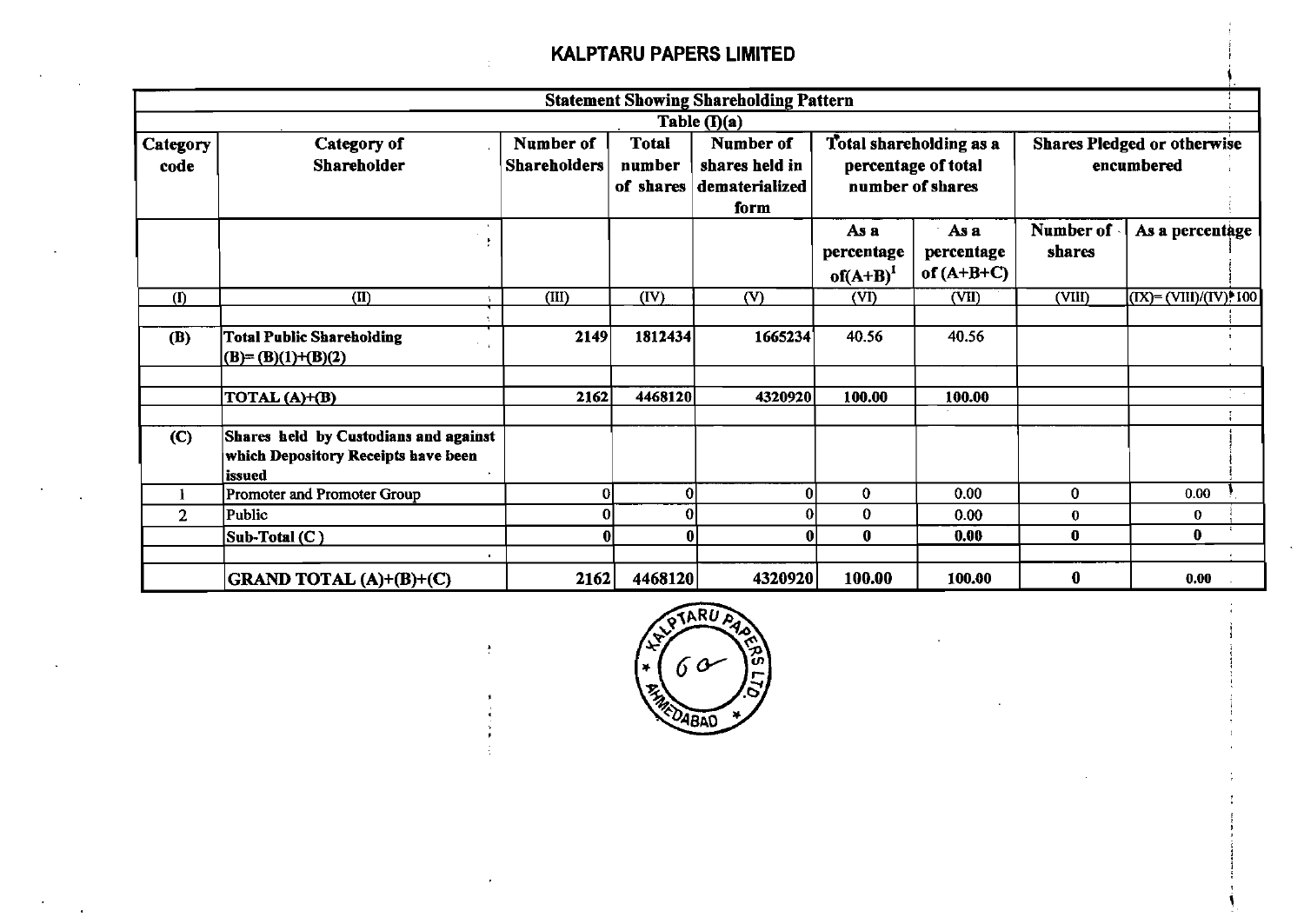## (I)(b) Statement showing holding of securities (including shares, warrants, convertible securities) of persons belonging to the category "Promoter and Promoter Group"

| Sr.                   | Name of the shareholder          |             | 'Details of Shares held       |                       | Encumbered shares $(*)$ |                                             | Details of warrants |        | Details of                             |                    | <b>Total shares</b>  |
|-----------------------|----------------------------------|-------------|-------------------------------|-----------------------|-------------------------|---------------------------------------------|---------------------|--------|----------------------------------------|--------------------|----------------------|
| No.                   |                                  |             |                               |                       |                         |                                             |                     |        | convertible<br>securities              |                    | (including           |
|                       |                                  |             | Number of As a % of grand No. |                       | As a                    | As a % of                                   | <b>Number</b>       | As a % | Number                                 | As a $\sqrt[9]{6}$ | underlying shares    |
|                       |                                  | shares held | (A)<br>total                  |                       | percentage              | grand total                                 | of                  | total  | of                                     | total              | assuming full        |
|                       |                                  |             | $+(B)+(C)$                    |                       |                         | $(A)+(B)+(C)$ warrants number               |                     |        | converti                               | number<br>of       | conversion of        |
|                       |                                  |             |                               |                       |                         | of sub-clause<br>$(\mathbf{I})(\mathbf{a})$ | held                | of     | ble<br> warrants  securitie   converti |                    |                      |
|                       |                                  |             |                               |                       |                         |                                             |                     | of the | 8                                      | ble                | warrants and         |
|                       |                                  |             |                               |                       |                         |                                             |                     | same   | held                                   | securitie          | convertible          |
|                       |                                  |             |                               |                       |                         |                                             |                     | class  |                                        | s                  | securities) as a $%$ |
|                       |                                  |             |                               |                       |                         |                                             |                     |        |                                        | of the             | of diluted share     |
|                       |                                  |             |                               |                       |                         |                                             |                     |        |                                        | same<br>class      | capital i            |
| $\boldsymbol{\theta}$ | (1)                              | (11)        | (IV)                          | $\boldsymbol{\omega}$ | (VI)=(V)/(III)*100      | (VII)                                       | $($ VIII)           | (X)    | $\infty$                               | (XI)               | (XI)                 |
|                       | N. N. PAPERS PVT. LTD.           | 750700      | 16.80                         | $\bf{0}$              | 0.00                    | 0.00                                        | $\mathbf{0}$        | 0.00   | $\bf{0}$                               | 0.00               | 0.00                 |
| $\overline{2}$        | KALPTARU FINCAP LIMITED          | 546650      | 12.23                         | $\mathbf 0$           | 0.00                    | 0.00                                        | $\mathbf 0$         | 0.00   | $\bf{0}$                               | 0.00               | 0.00                 |
| 3                     | <b>JAI KISHAN GUPTA</b>          | 420670      | 9.41                          | $\mathbf 0$           | 0.00                    | 0.00                                        | $\mathbf 0$         | 0.00   | $\mathbf{0}$                           | 0.00               | 0.00                 |
| 4                     | NAVEEN JAI KISHAN GUPTA          | 311820      | 6.98                          | $\bf{0}$              | 0.00                    | 0.00                                        | $\mathbf{0}$        | 0.00   | $\Omega$                               | 0.00               | 0.00                 |
| -5                    | <b>USHA GUPTA</b>                | 209920      | 4.70                          | $\mathbf{0}$          | 0.00                    | 0.00                                        | $\mathbf{0}$        | 0.00   | $\bf{0}$                               | 0.00               | 0.00                 |
| 6                     | SAVITA GUPTA                     | 138264      | 3.09                          | $\bf{0}$              | 0.00                    | 0.00                                        | $\bf{0}$            | 0.00   | $\bf{0}$                               | 0.00               | 0.00                 |
|                       | RUBY RAJENDRA PATAWARI           | 85478       | 1.91                          | $\bf{0}$              | 0.00                    | 0.00                                        | $\bf{0}$            | 0.00   | 0                                      | 0.00               | 0.00                 |
|                       | JAI KISHAN GUPTA ARPIT GUPTA HUF | 77050       | 1.72                          | $\bf{0}$              | 0.00                    | 0.00                                        | $\bf{0}$            | 0.00   | $\boldsymbol{0}$                       | 0.00               | 0.00 <sub>1</sub>    |
| -9                    | JAI KISHAN GUPTA NAVIN GUPTA HUF | 44850       | 1.00                          | $\bf{0}$              | 0.00                    | 0,00                                        | $\mathbf 0$         | 0.00   | $\bf{0}$                               | 0.00               | 0.00 <sub>1</sub>    |
| 10                    | <b>ARPIT GUPTA</b>               | 29134       | 0.65                          | $\pmb{0}$             | 0.00                    | 0.00                                        | $\bf{0}$            | 0.00   | $\bf{0}$                               | 0.00               | 0.00                 |
| -11                   | <b>JAIKISHAN &amp; SONS HUF</b>  | 15600       | 0.35                          | $\bf{0}$              | 0.00                    | 0.00                                        | $\bf{0}$            | 0.00   | 0                                      | 0.00               | 0.00                 |
| 12                    | NIMIT NAVEEN GUPTA               | 13000       | 0.29                          | $\bf{0}$              | 0.00                    | 0.00                                        | $\mathbf{0}$        | 0.00   | $\boldsymbol{0}$                       | 0.00               | 0.00                 |
| 13                    | <b>NAVEEN GUPTA HUF</b>          | 12550       | 0.28                          | $\bf{0}$              | 0.00                    | 0.00                                        | $\mathbf{0}$        | 0.00   | $\bf{0}$                               | 0.00               | 0.00                 |
| <b>TOTAL</b>          |                                  | 2655686     | 59.44                         | 0                     | 0.00                    |                                             | $-6.00$             | 0.00   | 0                                      | 0.00               | 0.00                 |

 $\mathbf{r}$ 

, 0

(.) The **tern** "encumbrance" **has** the same meanlng as assigned to It in reguiatlon **28(3)** of the SAST Regulations. 201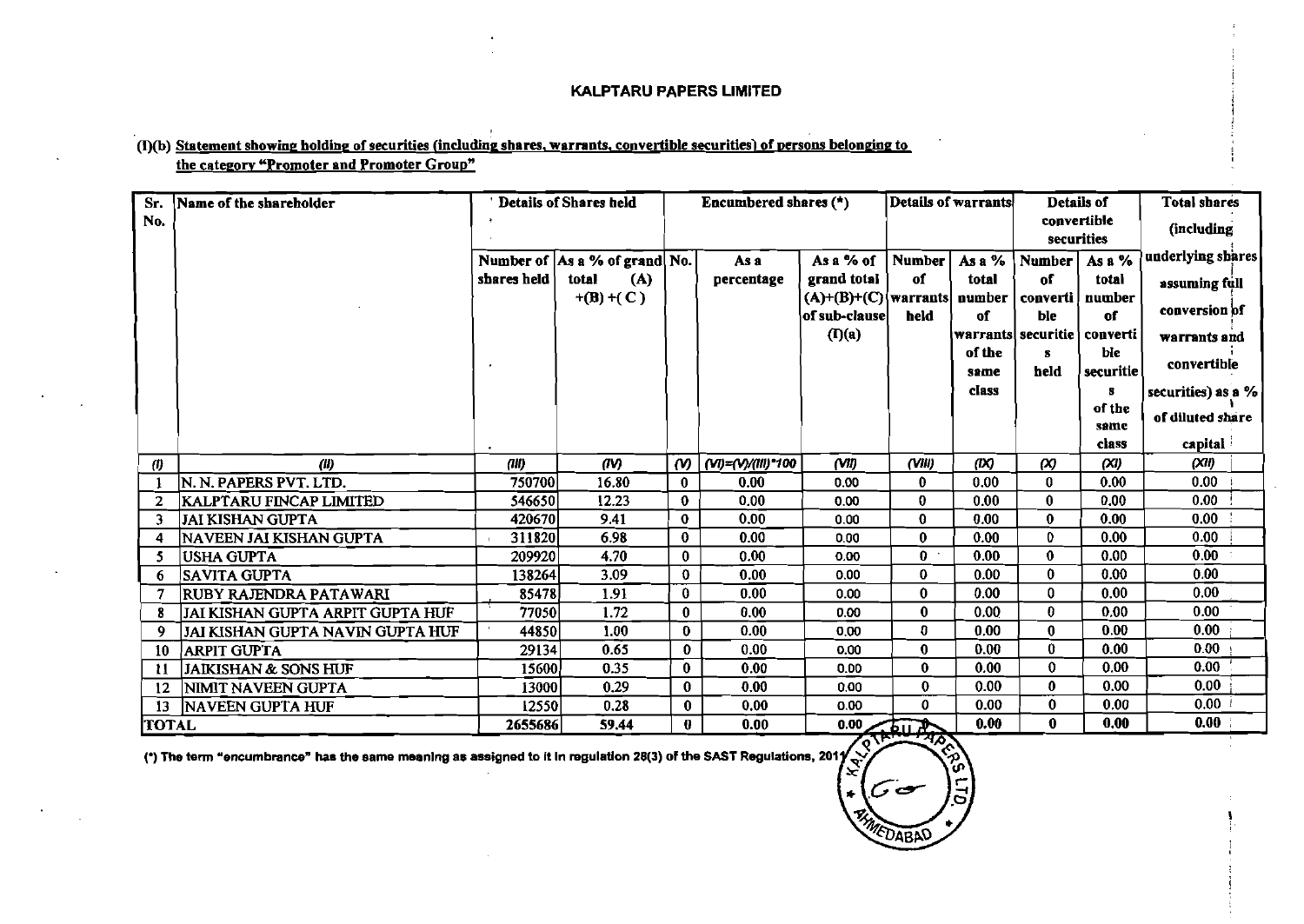I

I ! !

### $(I)(c)(i)$  Statement showing holding of securities (including shares, warrants, convertible securities) of persons belonging to the category "Public" and holding more than 1% of the total number of shares

| Sr.<br>No.   | Name of the shareholder | <b>Number</b><br>of shares<br>held | Shares as a<br>percentage of total<br>number of shares<br>{i.e., Grand Total<br>$(A)+(B)+(C)$<br>indicated in<br><b>Statement at para</b><br>$(I)(a)$ above} | Number<br>lof<br>held | <b>Details of warrants</b><br>As $a\%$<br>total<br> warrants number of  convertibl number of<br>warrants<br>lof | Number<br>\of<br>le<br>securities | Details of convertible<br>securities<br>$\%$ w.r.t<br>itotal<br> convertible <br>securities | <b>Total shares</b><br>(including)<br>underlying<br>shares<br>assuming full<br>conversion of<br>warrants and<br>convertible<br>securities)<br>as a % of diluted<br>share |
|--------------|-------------------------|------------------------------------|--------------------------------------------------------------------------------------------------------------------------------------------------------------|-----------------------|-----------------------------------------------------------------------------------------------------------------|-----------------------------------|---------------------------------------------------------------------------------------------|--------------------------------------------------------------------------------------------------------------------------------------------------------------------------|
|              |                         |                                    |                                                                                                                                                              |                       | the same<br>class                                                                                               | held                              | of<br>the same<br> class                                                                    | capital                                                                                                                                                                  |
|              | AJAY GOENKA             | 67122                              | 1.50 <sub>1</sub>                                                                                                                                            | 0                     | 0.00                                                                                                            | $\bf{0}$                          | 0.00                                                                                        | 0.00                                                                                                                                                                     |
| 3            | HEMANG OMPRAKASH MEHTA  | 58000                              | 1.30                                                                                                                                                         | 0                     | 0.00                                                                                                            | 0                                 | 0.00                                                                                        | 0.00 <sub>1</sub>                                                                                                                                                        |
| 4            | <b>PAWAN GUPTA</b>      | 46000                              | 1.03                                                                                                                                                         | $\bf{0}$              | 0.00                                                                                                            | 0                                 | 0.00 <sub>1</sub>                                                                           | 0.00                                                                                                                                                                     |
| <b>TOTAL</b> |                         | 171122                             | 3.83                                                                                                                                                         | TARY PARK             | 0.00                                                                                                            | $\bf{0}$                          | 0.00                                                                                        | 0.00                                                                                                                                                                     |

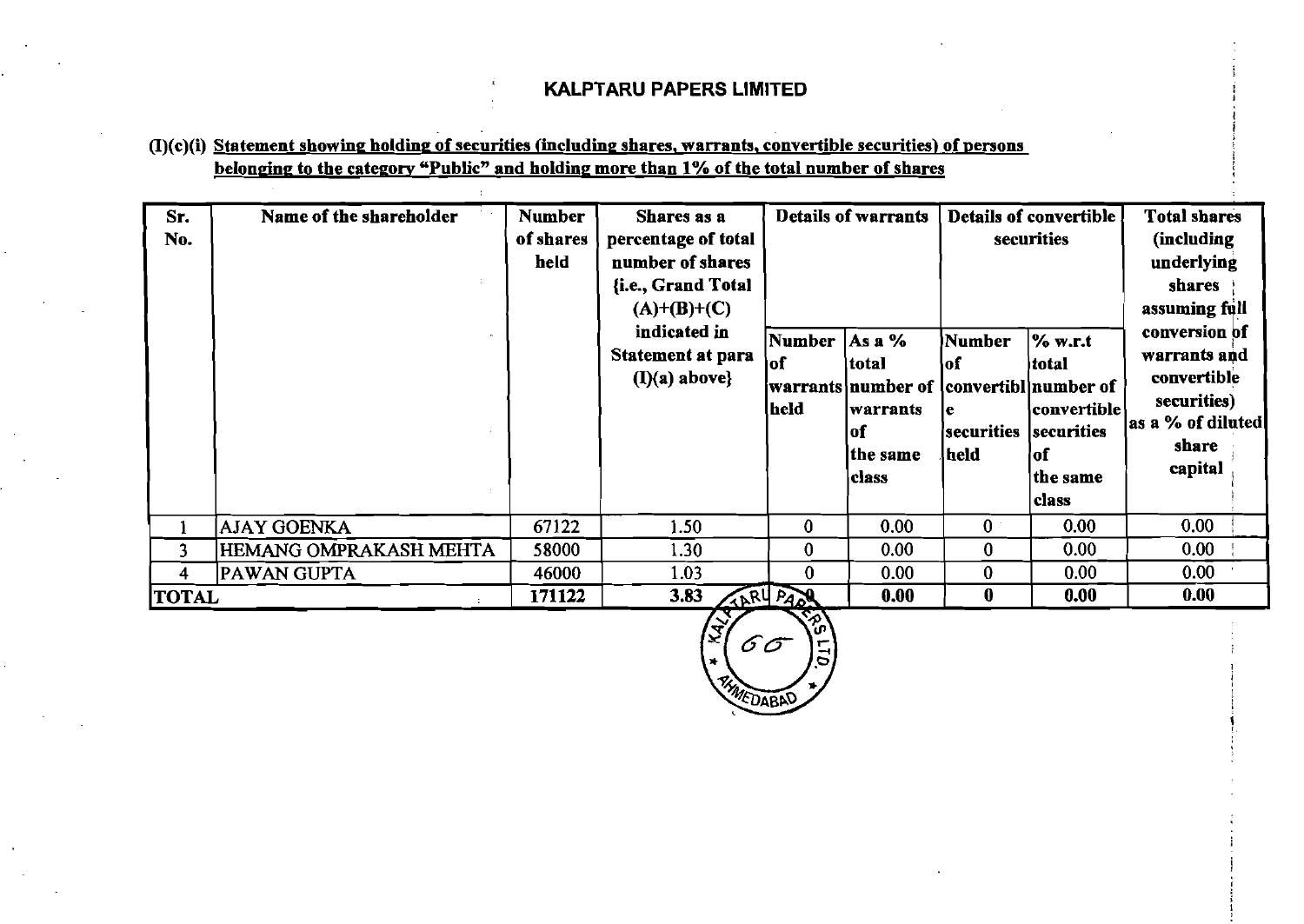$(D(c)(ii)$  Statement showing holding of securities (including shares, warrants, convertible securities) of persons (together with PAC) belonging to the category "Public" and holding more than 5% of the total number of shares of the company

| Sr.<br>No.   | Name(s) of the<br>shareholder(s) and<br>the Persons Acting in<br>Concert (PAC) with<br>them | <b>Number</b><br>of shares | Shares as a<br>percentage of<br>total number of<br><b>shares</b><br>{i.e., Grand Total<br>$(A)+(B)+(C)$ indicated | <b>Details of warrants</b>             |                                                                             | Details of convertible<br>securities |                                                                                    |                                                                                  |  | <b>Total shares</b><br>(including<br>underlying<br>shares<br>assuming full<br>conversion of |
|--------------|---------------------------------------------------------------------------------------------|----------------------------|-------------------------------------------------------------------------------------------------------------------|----------------------------------------|-----------------------------------------------------------------------------|--------------------------------------|------------------------------------------------------------------------------------|----------------------------------------------------------------------------------|--|---------------------------------------------------------------------------------------------|
|              |                                                                                             |                            | in<br><b>Statement at para</b><br>(l)(a)<br>above}                                                                | <b>Number</b><br>of<br><b>Warrants</b> | As a % total   Number of  <br>number of<br>warrants of<br>the<br>same class | convertible  <br>securities<br>held  | % w.r.t<br>total<br>number of<br>convertible<br>securities<br>of the same<br>class | warrants and<br>convertible<br>securities) as a<br>% of diluted<br>share capital |  |                                                                                             |
|              | <b>Nil</b>                                                                                  | $\bf{0}$                   | 0.00                                                                                                              | 0                                      | 0.00                                                                        | $\bf{0}$                             | 0.00                                                                               | 0.00                                                                             |  |                                                                                             |
| <b>TOTAL</b> |                                                                                             | $\bf{0}$                   | 0.00<br><b>QUILAO</b><br>77W -                                                                                    |                                        | 0.00                                                                        | 0                                    | 0.00                                                                               | 0.00                                                                             |  |                                                                                             |

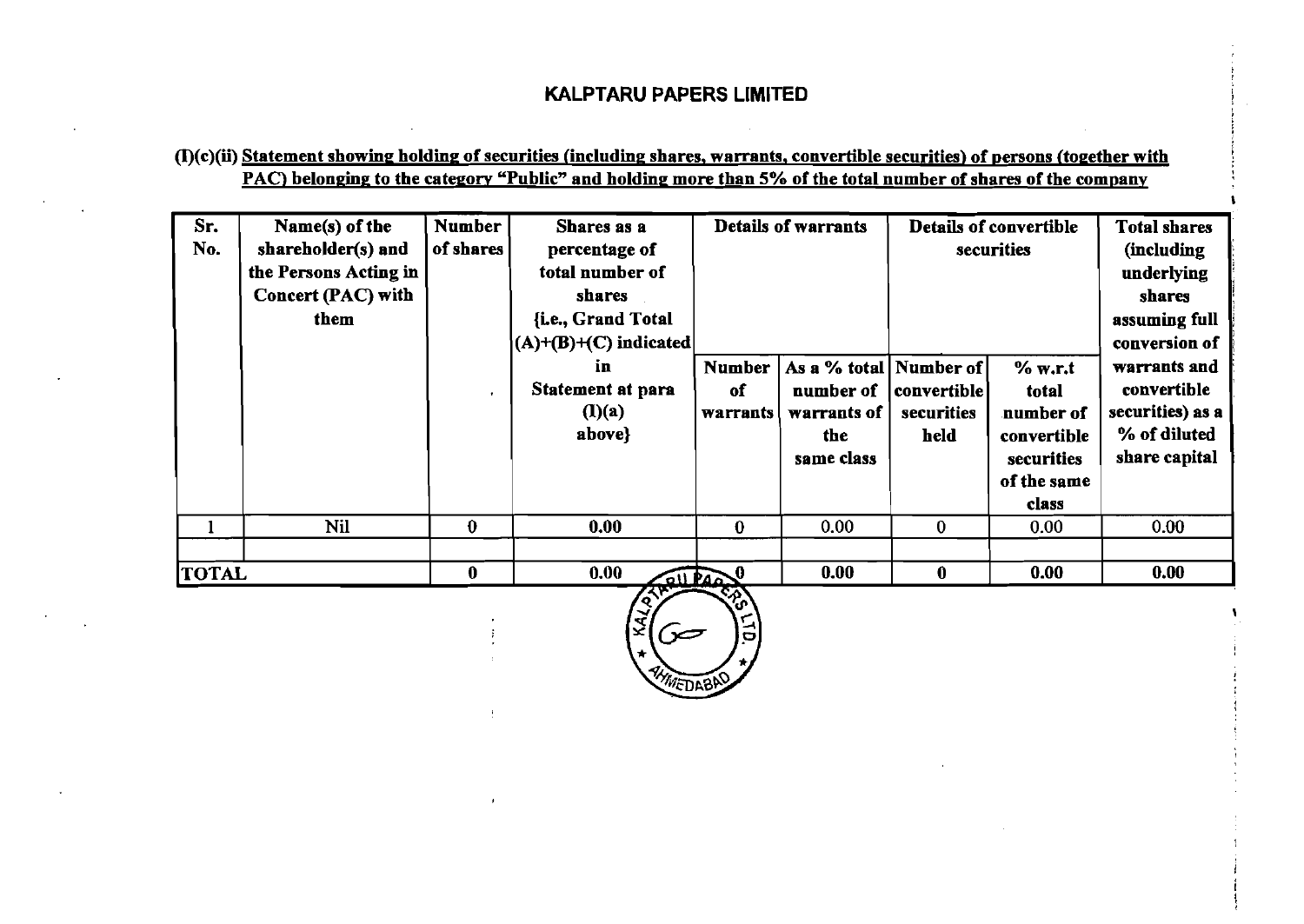# **O(d) Statement showing details of locked-in shares**

| Sr.<br>No.   | Name of the shareholder | Number of locked-in shares | Locked-in shares as a percentage of total<br>number of shares {i.e., Grand Total<br>$  (A)+ (B)+ (C)$ indicated in Statement at<br> para (I)(a) above} |  |  |
|--------------|-------------------------|----------------------------|--------------------------------------------------------------------------------------------------------------------------------------------------------|--|--|
|              | Nil                     |                            | 0.00                                                                                                                                                   |  |  |
| <b>TOTAL</b> |                         |                            | 0.00<br>Р,                                                                                                                                             |  |  |
|              |                         | سمي<br>工<br><b>ARRIVED</b> | Æ<br>s<br>$\tilde{\circ}$<br>ABN                                                                                                                       |  |  |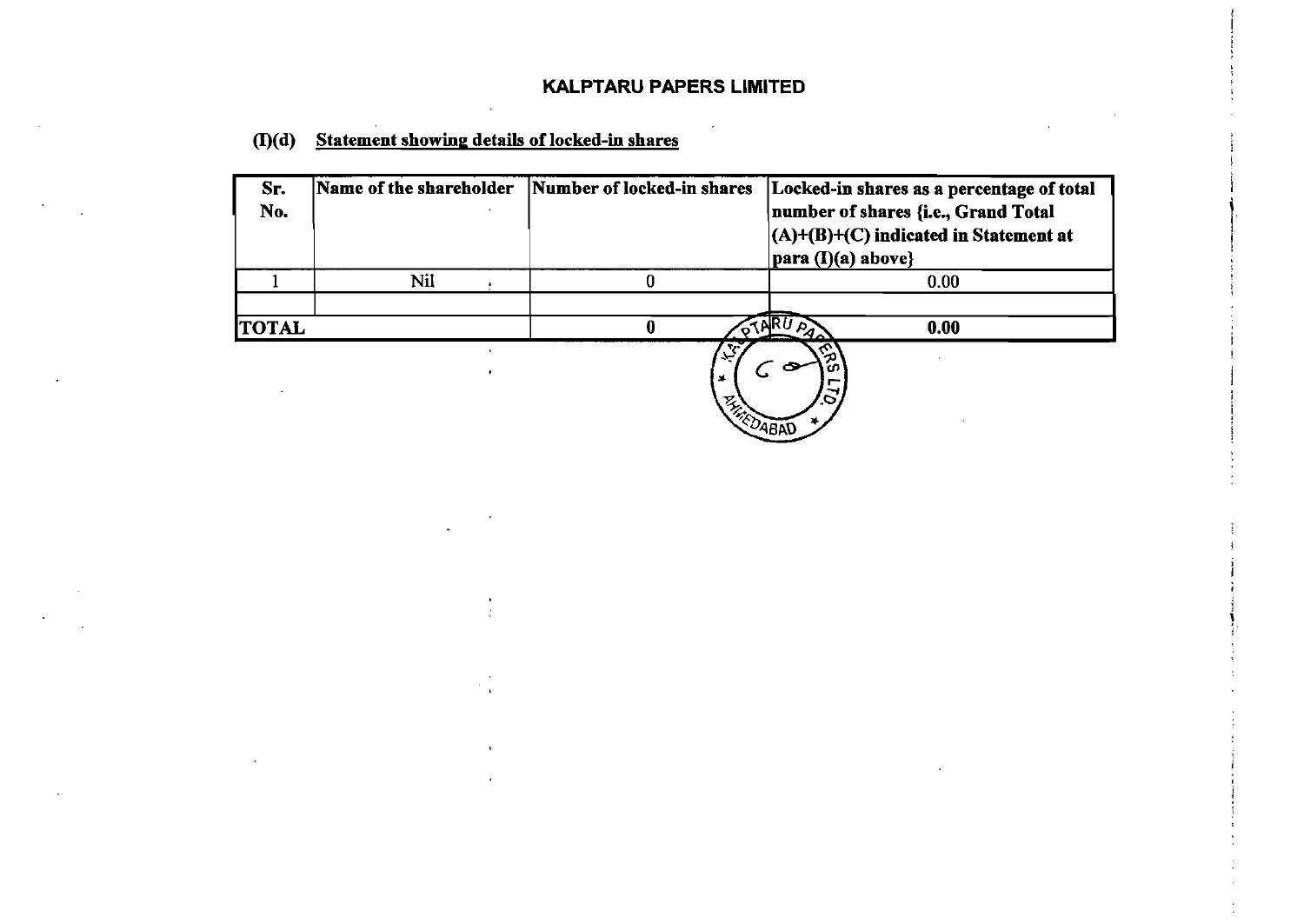**(II)(a)** Statement showing details of Depository Receipts (DRs)

| Sr.<br>No.   | <b>Type of outstanding DR</b><br>(ADRs, GDRs, SDRs,<br>$ $ etc. $)$ | Number of outstanding Number of shares<br>DRs | DRs                 | Shares underlying outstanding DRs as a<br>underlying outstanding percentage of total number of shares<br>$\left  \{i.e., Grand Total (A)+(B)+(C) indicated\right  \}$<br>in Statement at para $(I)(a)$ above} |
|--------------|---------------------------------------------------------------------|-----------------------------------------------|---------------------|---------------------------------------------------------------------------------------------------------------------------------------------------------------------------------------------------------------|
|              | Nil                                                                 |                                               |                     | 0.00                                                                                                                                                                                                          |
| <b>TOTAL</b> |                                                                     |                                               | $M^{\nu}$<br>$\sim$ | 0.00<br>PA <sub>o</sub><br>ーくい                                                                                                                                                                                |

**ARC**<br>(EQ ड़ि(  $\overline{C}$